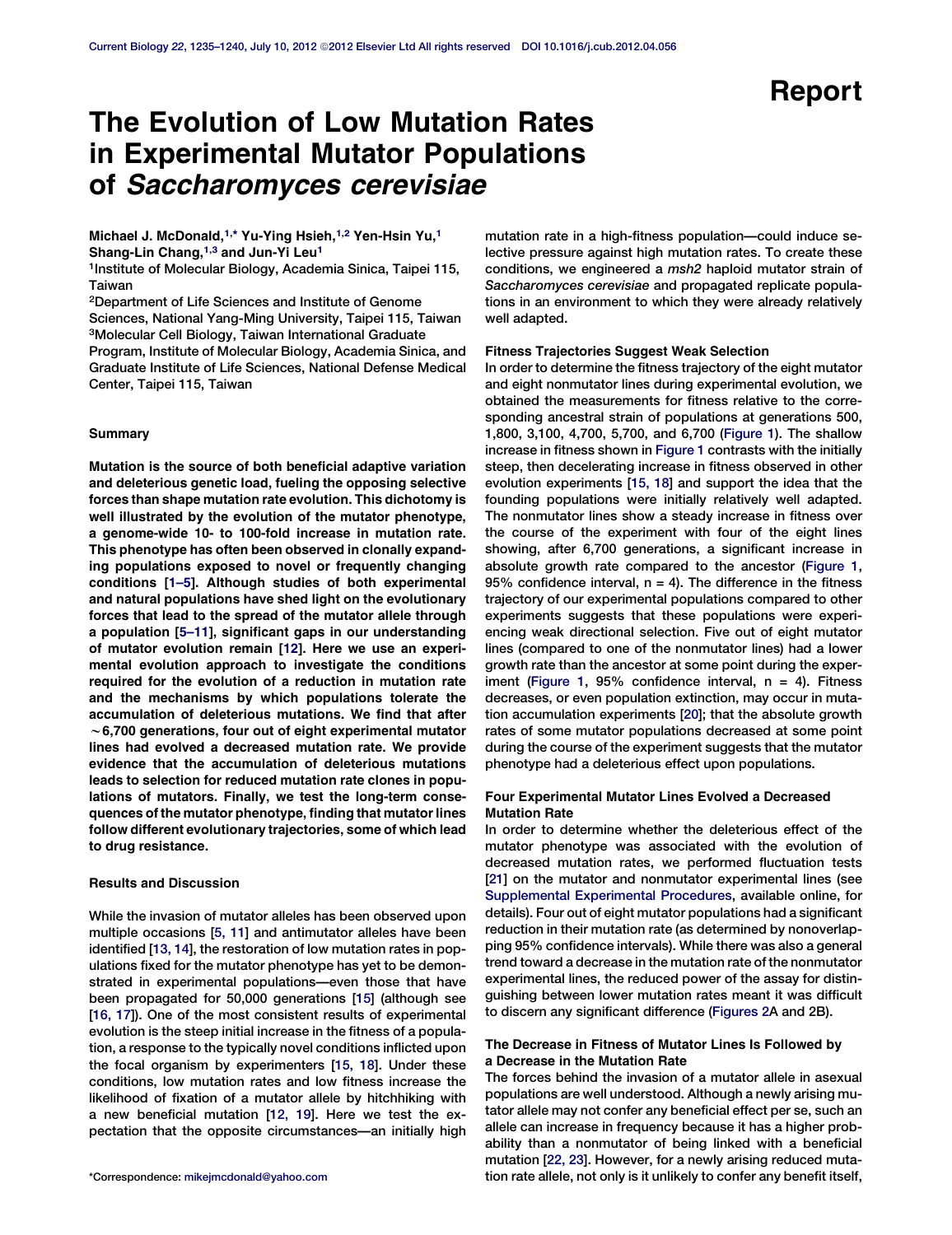<span id="page-1-0"></span>

Figure 1. Fitness Trajectories of the Nonmutator and Mutator Lines during 6,700 Generations of Experimental Evolution

(A) Nonmutator lines. (B) Mutator lines. Fitness is taken as the maximum growth rate achieved during 24 hr of growth (see [Experimental Procedures\)](#page-4-0). Four replicate cultures were used per strain. Data represent the mean  $\pm$ 95% confidence intervals. See also [Figures S2 and S3.](#page-4-0)

but it is also less likely than the mutator-majority to be associated with a new beneficial mutation. Instead, its advantage may derive from the decreased probability of association with deleterious mutations. Indirect selection for nonmutators is predicted to lead to no net change in the population fitness trajectory. This is because as the mutator clones accumulate deleterious mutations, they should decrease in fitness and drop from the population while the least mutation-loaded clones increase in frequency, without a net change in population fitness. A direct selection model would posit the opposite—that an increase in fitness should be associated with the emergence of the reduced mutation rate clone. The final, and least likely, possibility is that a reduced mutator allele hitchhikes with a beneficial mutation.

We measured a mutation rate trajectory for two lines (m2 and m8), carrying out fluctuation tests using independent clones obtained at regular time intervals during the evolution experiment. A decrease in the mutation rate occurred between generations 3,100 and 4,700 in line m2, and between generations 5,700 and 6,700 in line m8, both with a significant decrease in fitness in the interval immediately preceding it (Figures 1, [2](#page-2-0)C, and 2D). Interestingly, the two clones used for the assessment of line m2 at generation 3,100 were found to have different mutation rates ([Figure S1\)](#page-4-0).

## Fitness Dynamics of Emergence of Reduced Mutation Rates in Mutator Populations

Theory predicts that a population experiencing weak selection and high mutation rate should accumulate population-wide

variation. Conversely, a fixation event should be accompanied by a reduction in genetic variation throughout the population. To test these predictions we sampled 96 individuals from each of five time points for lines m2 and m8 [\(Figure S2\)](#page-4-0), using the within-population fitness variance as a proxy for genetic variation. We found that while fitness variance tended to increase over time, populations sampled at time points in agreements with the fixation of reduced mutation rate alleles in both lines showed bottlenecks, supporting the notion of recent selective sweeps.

It is possible that the spread of the reduced mutation rate was due to direct selection rather than its reduced likelihood of sustaining deleterious mutations. In order to directly test the ability of the reduced mutation rate clones to invade mutator populations, we carried out competitive fitness assays between differently marked individuals taken from different time points in lines m8 and m2. In line m8 we found that the reduced mutation rate clone taken from generation 6,700 had a 1.19-fold fitness  $(\pm 0.04, 95\%$  confidence interval) advantage compared to the mutator clone taken from the same line at generation 5,700 ([Figure 3](#page-3-0)). The discovery of both mutator and reduced mutation rate clones in the m2 population at generation 3,100 ([Figure S1\)](#page-4-0) afforded the opportunity to test for the ability of the reduced mutation rate clone to invade a contemporaneous mutator clone. When these two clones were competed the reduced mutation rate clone was found to have a 1.46-fold  $(\pm 0.1, 95\%$  confidence interval) fitness advantage over the mutator clone [\(Figure 3](#page-3-0)). It should be noted that 95% confidence intervals are a conservative estimate of the difference between two means and overlapping intervals do not automatically mean that two groups are not significantly different. These results suggest that it was not indirect selection that drove the reduced mutation rate clones to fixation in these two lines. Rather, the discovery of such a large difference in fitness between contemporaneous mutator and reduced mutation rate clones suggests that a direct fitness effect of the reduced mutator allele may have been responsible. However, the fact that population m2 appears to have had the larger proportion of its fitness increased after it had become fixed for the reduced mutation rate allele is evidence in support of the hitchhiking of the reduced mutation rate allele with another beneficial mutation. It is certainly impossible to rule out either of direct selection or hitchhiking, or indeed that they are mutually exclusive. The possibility that, in a population saddled with genetic load, a reduced mutation rate genotype could be more likely to be fixed by hitchhiking with a new beneficial mutation than a mutator genotype could prove worth investigating.

## Experimental Lines Became Diploid in All Mutator Strains and Half of Wild-type Strains

Experimental propagation of haploid yeast cells has been shown to lead to a switch to the diploid state in as few as 600 generations [\[24\]](#page-4-0). We checked the DNA content of all mutator and nonmutator lines and found that while all mutator lines had become diploid sometime between 3,100 and 4,700 generations, after 6,700 generations, half of the nonmutator lines remained in the haploid state [\(Table S1\)](#page-4-0). Diploids arise by endomitosis—the replication of the genome without a subsequent cell division. Such a genome doubling is unlikely to provide much respite from the mutations that had been accumulated so far. All deleterious mutations will be duplicated along with the rest of the genome and will still have a deleterious effect on the diploid. The advantage of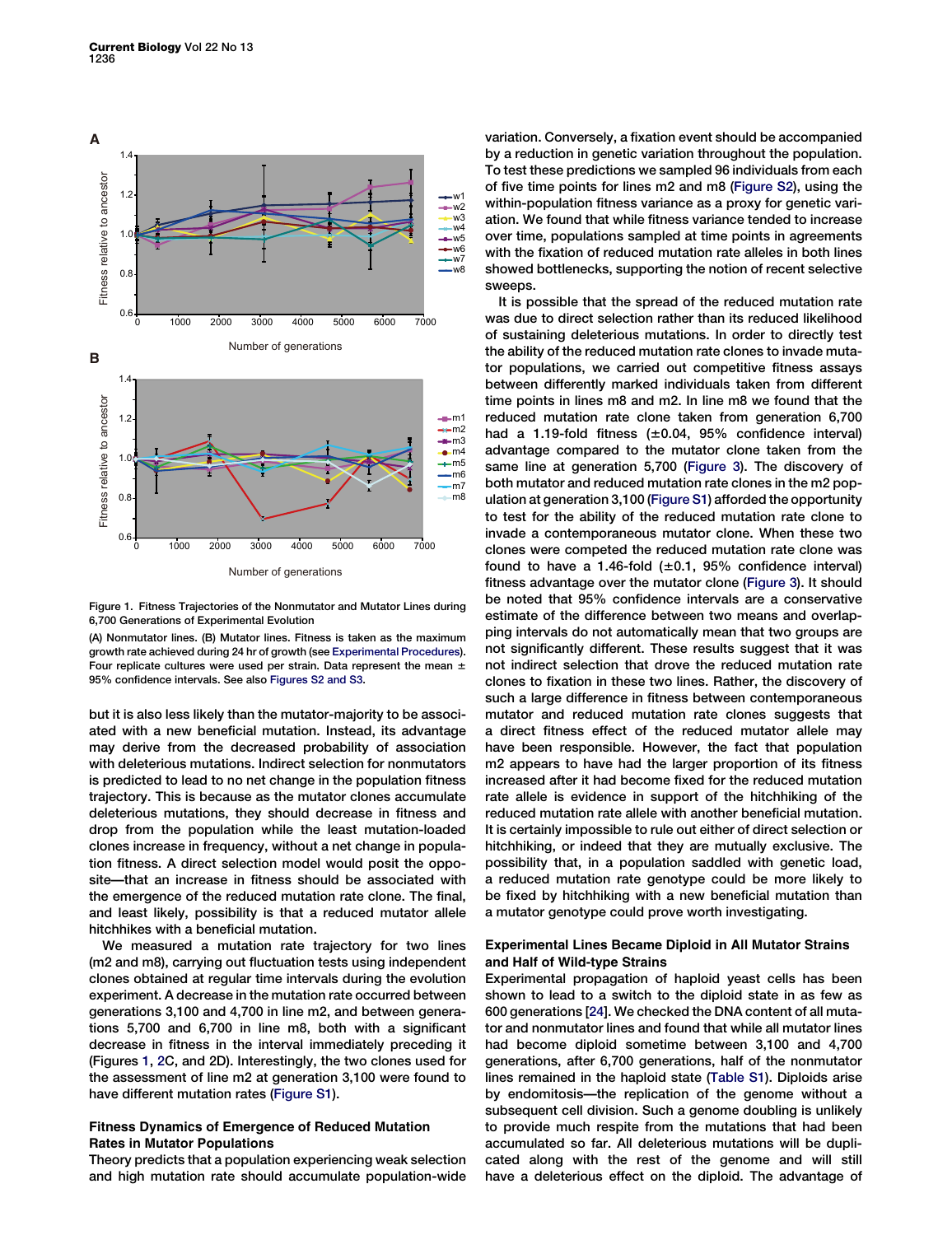<span id="page-2-0"></span>

Figure 2. Mutation Rates of Ancestral and Evolved Strains

Two clones were chosen from each population, transformed with either the adenine (light) or the Clonat (dark) marked plasmids, and then fluctuation tests were performed using at least 16 cultures. Relative mutation rates of mutator (A) and nonmutator (B) strains collected from generation 6,700 are shown. (C and D) The mutation rate trajectory during the course of experimental evolution for lines m2 and m8, respectively. Asterisks indicate experimental lines with mutation rates significantly lower than the progenitor strain. Data represent the mean  $\pm$  95% confidence intervals. See also [Figure S1.](#page-4-0)

diploidization for a mutator is also probably derived from the prevention of the deleterious effects of future mutations—not those that have already accumulated. The difference between the mutator and nonmutator experimental lines suggests stronger selective pressure for diploidy in the mutator lines. Interestingly, despite this signature of selection, there was never any increase in fitness following a ploidy change in the nonmutator lines and no association between diploidization and fitness increases in the mutator lines (fishers exact test, p = 0.11). Although not conclusive, these results are consistent with indirect, rather than direct, selection for ploidy change. Another possibility is that nontransitive fitness differences across populations combined with direct selection could produce the same fitness dynamics. However, the competition assays performed above (see also [Figure S3](#page-4-0)) indicate that the direction and magnitude of between-population fitness differences were similar to those measured using growth assays.

## The Mechanistic Basis of the Reduced Mutation Rate Phenotype

We next sought to investigate the molecular mechanisms by which the low mutation rate was restored. When a functional MSH2 allele was reintroduced into mutator strains that had experienced a decrease in mutation rate (m2, m4, m7, and m8), the mutation rate was decreased to a value not significantly different from that of the wild-type for m4 and m8 (95% confidence interval, [Figure S4\)](#page-4-0). This result suggests that in lines m2 and m7, the mismatch repair pathway may have been affected by epistatic genetic interactions, rendering wild-type Msh2 incompatible.

Performing classical genetic analyses using our evolved lines was difficult as none of the derived strains were able to undergo sporulation, probably due to their carrying a large number of recessive deleterious mutations. As an alternative

approach, we compared the expression profile of an evolved m8 clone (derived from generation 6,700) with its mutator ancestor, and as a control, an evolved w1 clone (derived from generation 6,700) to its nonmutator ancestor. The sets of underexpressed (<0.5-fold) and overexpressed (>2-fold) genes were quite distinct for the experimental and control assays with only a single gene overlap in the sets of overexpressed genes (414 genes, evolved m8), and no overlap in the sets of underexpressed genes (23 genes, evolved m8). In contrast, a repeat of the m8/mutator ancestor experiment saw a 94% overlap for over- and underexpressed genes. We compared this set of over- and underexpressed genes with transcription sets obtained from DNA damaging conditions such as MMS [[25](#page-4-0)] and ionizing radiation [[26](#page-4-0)], but found almost no overlap between these conditions. Five DNA replication initiation factors were overexpressed; two of these (Pol1 and Pol12) are essential components of the alpha/primase replication complex, the other two (Orc1 and Cdc45) are required for the binding of the replication complex to replication initiation sites, and Clb6 promotes early initiation of DNA synthesis [[27](#page-4-0)]. It is tempting to speculate that the overexpression of replication initiation genes together with the highly processive DNA polymerase  $\delta$  (encoded by Pol3) and the PCNA replication clamp could promote earlier and stronger initiation at replication origins in the evolved m8 line. Indeed, when human Orc1 alone is overexpressed in fission yeast, DNA replication becomes constitutive [[28\]](#page-4-0). It has been demonstrated, both in yeast and in other species, that the mutation rate is lowest close to replication origins, especially those that fire earlier in S phase [[29–31](#page-5-0)]. Oxidative lesions, if left unrepaired by MMR, can result in the DNA replication fork stalling. The gaps left by this process can either be repaired by high-fidelity homologous recombination (early in S phase) or low-fidelity translesion polymerases (late S phase) [[30–32\]](#page-5-0). It may be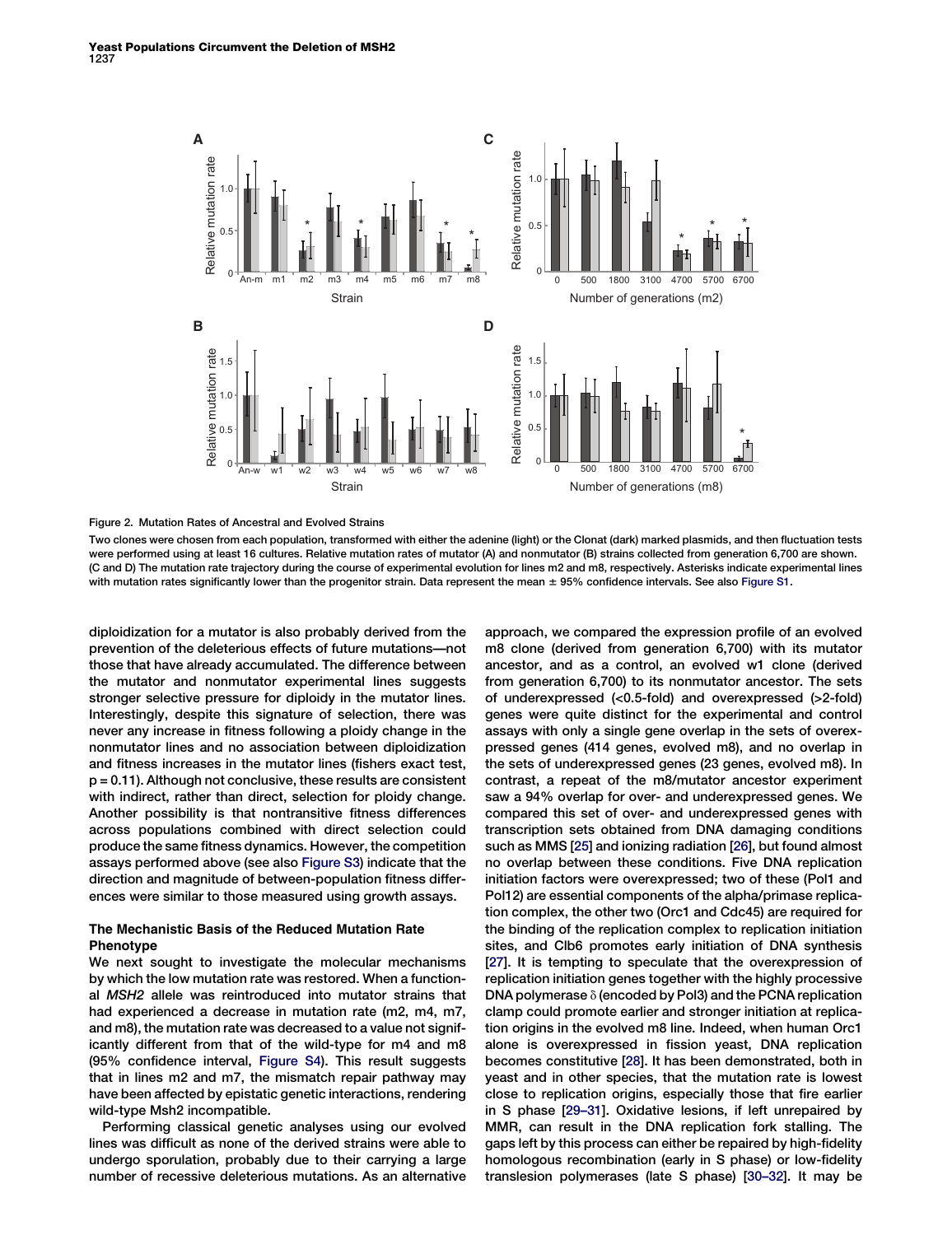<span id="page-3-0"></span>

Figure 3. Competitive Fitness Assays between Mutators and Reduced Mutation Rates

From line m2, clone 1 (reduced mutation rate) is fitter than clone 2 (a mutator) from the m2 population at 3,100 generations (see also [Figure S1\)](#page-4-0). However, the reduced mutation rate clone 1 has a lower fitness than the founding mutator strain. From line m8, a clone taken at generation 5,700 (mutator) is less fit than a reduced mutation rate clone taken from generation 6,700. As a control, ancestral and derived clones were transformed with a plasmid identical except for (intact) ADE2 or Clonat marker genes. When clones with different marker plasmids were competed, no difference in relative fitness was detectable. The control shown is two differently marked mutator ancestor clones; data shown represent the mean  $\pm$  95% confidence intervals.

that a reduction in mutation rate could be achieved by the more frequent use of homologous recombination rather than error-prone polymerase to fill lesions that persist into S phase due to a lack of mismatch repair.

# Evolved Mutator Strains Have Varying Dependence on the Heat Shock Protein Hsp90

A predicted consequence of accumulated deleterious mutations is the evolution of enhanced physiological buffering for unstable proteins [[20](#page-4-0)]. The most well-known buffering system is the heat shock protein Hsp90, its yeast homolog encoded by two genes, HSC82 and HSP82. Contrary to expectations, the expression microarray analysis of the m8 line did not detect the overexpression of any yeast chaperone protein. In order to investigate the importance of Hsp90 to the evolved lines, we tested the effects of the Hsp90 inhibitor Macbecin II. This drug is expected to be harmful to cells that have sustained a large number of mutations because it will remove the buffering effect of Hsp90, unmasking the effects of deleterious mutations. Figure 4A shows that, in general, nonmutator experimental lines grew better in the presence of Macbecin II relative to their progenitor, while mutator lines showed a variable response to the drug.

The nonmutator evolved lines showed a positive correlation between growth in YPD and growth in YPD + Macbecin II (Figure 4B), indicating that improved rates of growth are not Macbecin II specific. Conversely, the mutator strains show no such correlation (Figure 4C). The finding that mutator populations in this study exhibit varying dependence on heat shock protein buffering systems suggests that alternative physiological buffering mechanisms or compensatory mutations may be able to ameliorate the effects of mutation accumulation. It is of note that the only two lines to have a significant decrease in fitness (Figure 4, 95% confidence interval) when treated with Macbecin II were lines m3 and m6, two lines that did not evolve a decrease in mutation rate. This suggests



Growth rate in YPD+Macbecin II (OD/min)

Figure 4. Growth of Experimental Lines in the Presence of the Hsp90- Inhibiting Drug Macbecin II

(A) The growth of evolved strains relative to their progenitor strain in the presence of Macbecin II. Asterisks indicate significant difference to the ancestor (95% confidence interval).

(B and C) The growth of nonmutator lines (C) in the presence of Macbecin II was correlated with performance in YPD media without Macbecin II (Pearson's correlation coefficient  $r = +0.69$ ,  $p = 0.028$ , one-tailed), while (C) growth of the mutator strains in YPD + Macbecin II showed no correlation with growth in YPD (Pearson's correlation coefficient,  $r = -0.07$ , p = 0.43).

that these lines may tolerate the accumulation of deleterious mutations by depending on the buffering effects of heat shock protein.

The mutator phenotype has long been hypothesized to play an important role in cancer progression [\[1\]](#page-4-0). Mutation shock therapies, implemented using drugs such as Macbecin II, have been employed to unmask the deleterious mutations accumulated by cancer cells. Our results indicate that even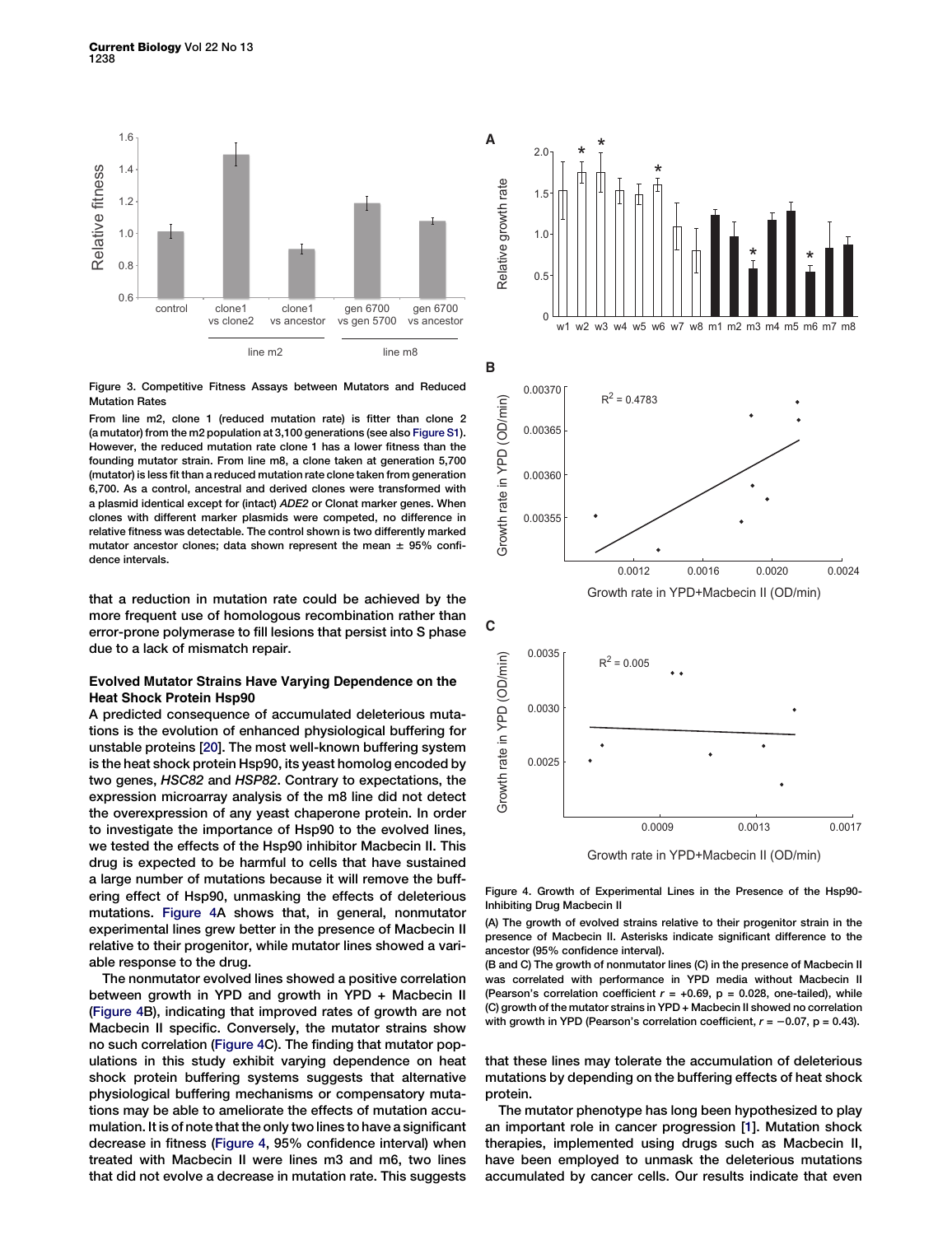<span id="page-4-0"></span>cancerous growths that have accumulated many mutations may have varying sensitivities to such drugs.

### Conclusions

In this study we have observed the restoration of low mutation rates during the extended propagation of mutator strains in an environment to which they are well adapted. Remarkably, this occurred without the advantage that natural populations have of gene flow from outside the population to restore the msh2 mutant via recombination. These results hint that interactions between mutation rates and genetic load may have unexpected effects upon mutation rate dynamics and that cells have a variety of mechanisms by which they adapt to the accumulation of deleterious mutations.

### Experimental Procedures

### Long-Term Experimental Evolution of Yeast Populations

The parental S. cerevisiae strain is isogenic with W303 (MATa his3-11,15 leu2-3,112 trp1-1 ade2-1 hml 4::TRP1). The HML locus was deleted to eliminate the possibility of mating type switching during the evolution experiment. The mutator strain was created by replacing the MSH2 gene from the haploid strain with either a G418- or a hygromycin-resistance gene. The wild-type strain was modified by insertion of either a G418- or a hygromycin-resistance gene in the HO locus. Eight experimental lines were established for the wild-type strain and the msh2 deletion mutator strain. Lines 1–8 for both strains were alternatively marked with one of the two drugresistant markers, each drug marker containing one of four different genetic bar codes. These steps were taken to ensure there was no cross-contamination during passaging of the lines, and all lines were confirmed by PCR as having no cross-contamination after 6,700 generations. Each cycle comprised a daily 10,000-fold dilution in 3 ml of YPD in test tubes (a bottleneck of  $3 \times 10^4$  cells). Once every ten transfers, population samples from each line were stored in 20% glycerol at  $-80^{\circ}$ C.

#### Supplemental Information

Supplemental Information includes four figures, one table, and Supplemental Experimental Procedures and can be found with this article online at [doi:10.1016/j.cub.2012.04.056.](http://dx.doi.org/doi:10.1016/j.cub.2012.04.056)

#### Acknowledgments

We thank members of the Leu lab for helpful discussions and G. Lang, H.J.E. Beaumont, T.F. Cooper, and three anonymous reviewers for comments on the manuscript. We thank the Microarray Core of IMB for microarray support. M.J.M. was funded by an Academia Sinica distinguished postdoctoral fellowship. J.Y.L. was supported by Academia Sinica of Taiwan (grant no. AS23-17) and National Science Council of Taiwan (grant no. NSC99-2321-B-001-031).

Received: October 14, 2011 Revised: February 1, 2012 Accepted: April 26, 2012 Published online: June 21, 2012

#### References

- 1. Bielas, J.H., Loeb, K.R., Rubin, B.P., True, L.D., and Loeb, L.A. (2006). Human cancers express a mutator phenotype. Proc. Natl. Acad. Sci. USA 103, 18238–18242.
- 2. Denamur, E., Lecointre, G., Darlu, P., Tenaillon, O., Acquaviva, C., Sayada, C., Sunjevaric, I., Rothstein, R., Elion, J., Taddei, F., et al. (2000). Evolutionary implications of the frequent horizontal transfer of mismatch repair genes. Cell 103, 711-721.
- 3. Giraud, A., Matic, I., Tenaillon, O., Clara, A., Radman, M., Fons, M., and Taddei, F. (2001). Costs and benefits of high mutation rates: adaptive evolution of bacteria in the mouse gut. Science 291, 2606–2608.
- 4. LeClerc, J.E., Payne, W.L., Kupchella, E., and Cebula, T.A. (1998). Detection of mutator subpopulations in Salmonella typhimurium LT2 by reversion of his alleles. Mutat. Res. 400, 89–97.
- 5. Pal, C., Maciá, M.D., Oliver, A., Schachar, I., and Buckling, A. (2007). Coevolution with viruses drives the evolution of bacterial mutation rates. Nature 450, 1079–1081.
- 6. Funchain, P., Yeung, A., Stewart, J.L., Lin, R., Slupska, M.M., and Miller, J.H. (2000). The consequences of growth of a mutator strain of Escherichia coli as measured by loss of function among multiple gene targets and loss of fitness. Genetics 154, 959–970.
- 7. Miller, J.H., Suthar, A., Tai, J., Yeung, A., Truong, C., and Stewart, J.L. (1999). Direct selection for mutators in Escherichia coli. J. Bacteriol. 181, 1576–1584.
- 8. Montanari, S., Oliver, A., Salerno, P., Mena, A., Bertoni, G., Tümmler, B., Cariani, L., Conese, M., Döring, G., and Bragonzi, A. (2007). Biological cost of hypermutation in Pseudomonas aeruginosa strains from patients with cystic fibrosis. Microbiology 153, 1445–1454.
- 9. Morgan, A.D., Bonsall, M.B., and Buckling, A. (2010). Impact of bacterial mutation rate on coevolutionary dynamics between bacteria and phages. Evolution 64, 2980–2987.
- 10. Oliver, A., and Mena, A. (2010). Bacterial hypermutation in cystic fibrosis, not only for antibiotic resistance. Clin. Microbiol. Infect. 16, 798–808.
- 11. Sniegowski, P.D., Gerrish, P.J., and Lenski, R.E. (1997). Evolution of high mutation rates in experimental populations of E. coli. Nature 387, 703–705.
- 12. Sniegowski, P.D., Gerrish, P.J., Johnson, T., and Shaver, A. (2000). The evolution of mutation rates: separating causes from consequences. Bioessays 22, 1057–1066.
- 13. Fijalkowska, I.J., and Schaaper, R.M. (1995). Effects of Escherichia coli dnaE antimutator alleles in a proofreading-deficient mutD5 strain. J. Bacteriol. 177, 5979–5986.
- 14. Schaaper, R.M., and Cornacchio, R. (1992). An Escherichia coli dnaE mutation with suppressor activity toward mutator mutD5. J. Bacteriol. 174, 1974–1982.
- 15. Barrick, J.E., Yu, D.S., Yoon, S.H., Jeong, H., Oh, T.K., Schneider, D., Lenski, R.E., and Kim, J.F. (2009). Genome evolution and adaptation in a long-term experiment with Escherichia coli. Nature 461, 1243–1247.
- 16. Tröbner, W., and Piechocki, R. (1984). Selection against hypermutability in Escherichia coli during long term evolution. Mol. Gen. Genet. 198, 177–178.
- 17. Notley-McRobb, L., Seeto, S., and Ferenci, T. (2002). Enrichment and elimination of mutY mutators in Escherichia coli populations. Genetics 162, 1055–1062.
- 18. Schoustra, S.E., Bataillon, T., Gifford, D.R., and Kassen, R. (2009). The properties of adaptive walks in evolving populations of fungus. PLoS Biol. 7, e1000250.
- 19. Gerrish, P.J., Colato, A., Perelson, A.S., and Sniegowski, P.D. (2007). Complete genetic linkage can subvert natural selection. Proc. Natl. Acad. Sci. USA 104, 6266–6271.
- 20. Maisnier-Patin, S., Roth, J.R., Fredriksson, A., Nyström, T., Berg, O.G., and Andersson, D.I. (2005). Genomic buffering mitigates the effects of deleterious mutations in bacteria. Nat. Genet. 37, 1376–1379.
- 21. Luria, S.E., and Delbrück, M. (1943). Mutations of Bacteria from Virus Sensitivity to Virus Resistance. Genetics 28, 491–511.
- 22. Smith, J.M., and Haigh, J. (1974). The hitch-hiking effect of a favourable gene. Genet. Res. 23, 23–35.
- 23. Barton, N.H. (2000). Genetic hitchhiking. Philos. Trans. R. Soc. Lond. B Biol. Sci. 355, 1553–1562.
- 24. Gerstein, A.C., Chun, H.J.E., Grant, A., and Otto, S.P. (2006). Genomic convergence toward diploidy in Saccharomyces cerevisiae. PLoS Genet. 2, e145.
- 25. Jelinsky, S.A., and Samson, L.D. (1999). Global response of Saccharomyces cerevisiae to an alkylating agent. Proc. Natl. Acad. Sci. USA 96, 1486–1491.
- 26. Gasch, A.P., Huang, M.X., Metzner, S., Botstein, D., Elledge, S.J., and Brown, P.O. (2001). Genomic expression responses to DNA-damaging agents and the regulatory role of the yeast ATR homolog Mec1p. Mol. Biol. Cell 12, 2987–3003.
- 27. Caldwell, J.M., Chen, Y.H., Schollaert, K.L., Theis, J.F., Babcock, G.F., Newlon, C.S., and Sanchez, Y. (2008). Orchestration of the S-phase and DNA damage checkpoint pathways by replication forks from early origins. J. Cell Biol. 180, 1073–1086.
- 28. Wolf, D.A., Wu, D., and McKeon, F. (1996). Disruption of re-replication control by overexpression of human ORC1 in fission yeast. J. Biol. Chem. 271, 32503–32506.